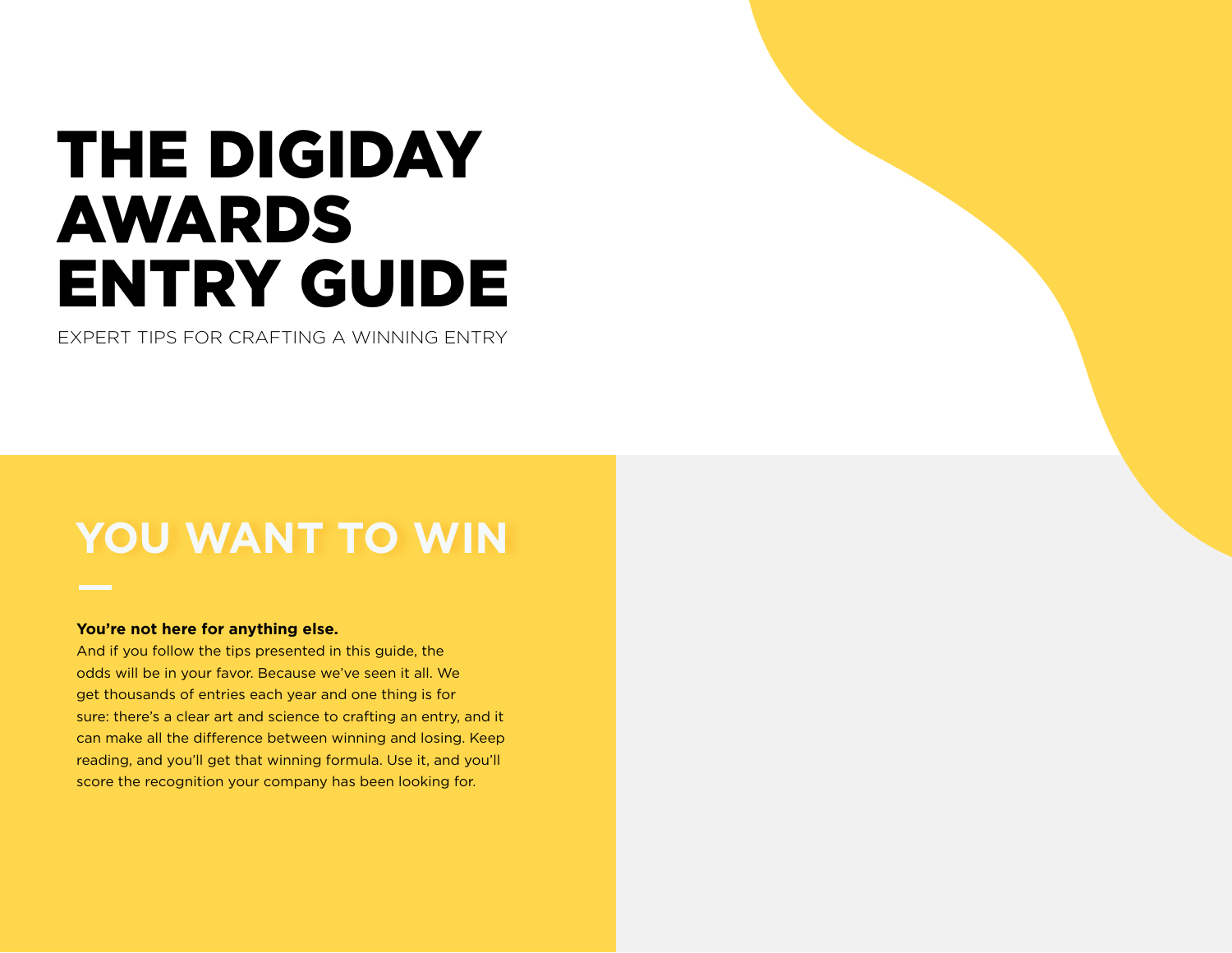## **BEFORE YOU BEGIN**

There are a few things you should know about our judges.

#### **What they don't want to see:**

Spin. Digiday judges are a network of industry leaders, influencers and specialists at today's top brands. Read: human fluff detectors. Tangible evidence is key.

#### **What they want your entry to answer:**

- What's different about your work?
- What sets it apart from competitors?
- What was the problem you started with and how did your work solve it?
- What metrics and results do you have available to support your case?

### **Did you know?**

The highest scoring winner on record is R/GA, earning a perfect score for their 2017 Digiday Awards Most Innovative Agency entry.



## [1]

For me, it's about results. We really want to see if it sold units, raised awareness, grew a fan base, drove conversation, and by how much.



**Tim Dunn**, director of strategy and mobile at Isobar and Digiday Awards judge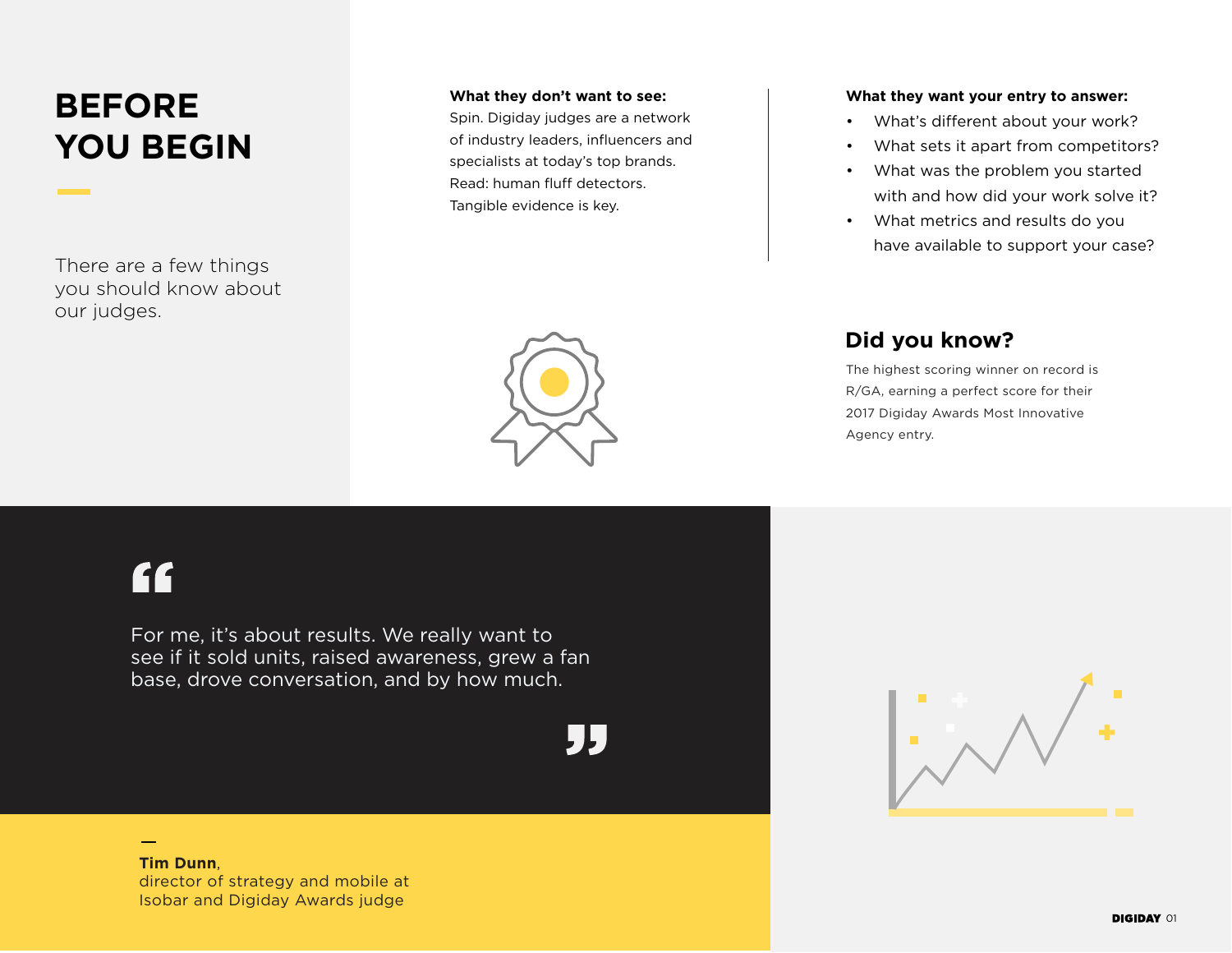### **CRAFTING THE ENTRY**

Digiday award winners share three distinctive traits: they're **direct, discerning,** and **descriptive.** Here are our tips for embodying these traits in your

# 01

**Begin with favorable odds.**  Explore and plan to enter as many categories as you can.



The average number of categories entered by finalists, compared to 1.5 for non-finalists.

# 02

#### **Keep your boilerplate short and sweet.**

The best company descriptions are clear and concise. Judges don't need a copy-heavy boilerplate to understand how your business works.



The average company description was 11.3% shorter for finalists compared to non-finalists in the 2017 Digiday Awards submissions.

|--|--|



# 03 04

### **Directly answer the questions at hand.**

Tailor your responses to the questions being asked. It sounds obvious, but according to our judges, this is where many people begin losing points. They can tell if you're just copying and pasting from somewhere else.



### **Tell a compelling story.**

Judges appreciate a good story just as much as the next person. Chronicle your work with a classic beginningmiddle-end framework. Keep it relevant with a problemsolution-results approach. A good awards entry framework will show why your work was impactful and should align well with your company's core mission.

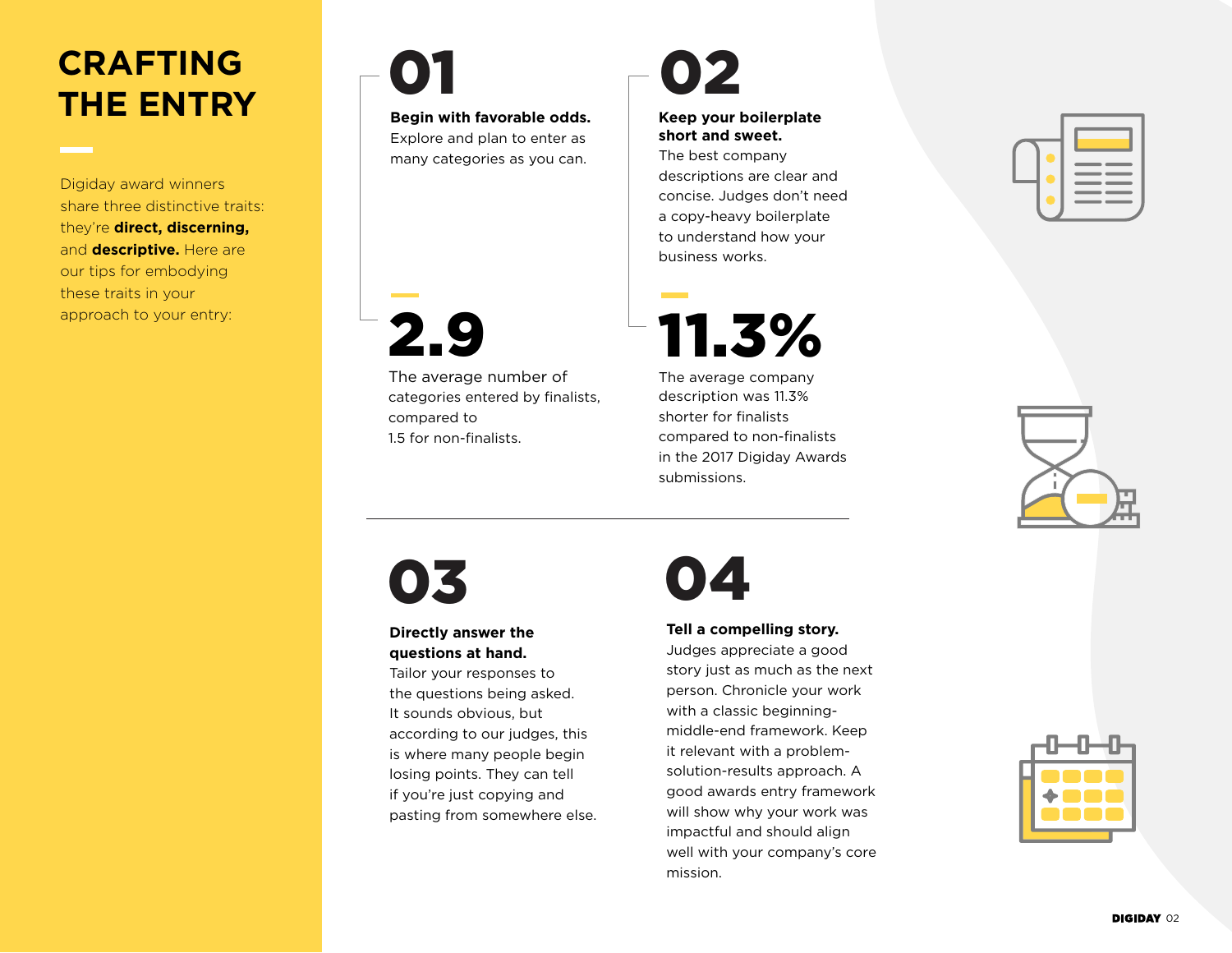## **CRAFTING THE ENTRY**

05

**Explicitly tie your results back to your campaign objectives.**

Tell us what problems inspired your work, discuss how it solved them and provide KPIs for support. Remember, "the why" is just as important as "the what."

07

#### **Paint a complete picture.**

Don't just show pieces of your work—judges want to see the full experience. So, if you're submitting for something like Best Branded Content Site, show us the entire site.

08 **And remember, don't overdo it.**

# 06

**Illustrate your points.**

If there are multiple things to review, then somehow put them all together in one place. Nobody is looking at 10 links for an entry if they didn't 'get'

or like the first two.

"

Rich media is like great coffee: it wakes us up and keeps us interested.

30%

**Digiday awards entries containing some sort of supporting video scored 30% higher on average.**

**Tom Beeby**,

principal & executive creative director at Beeby Clark+Meyler and Digiday Awards judge

"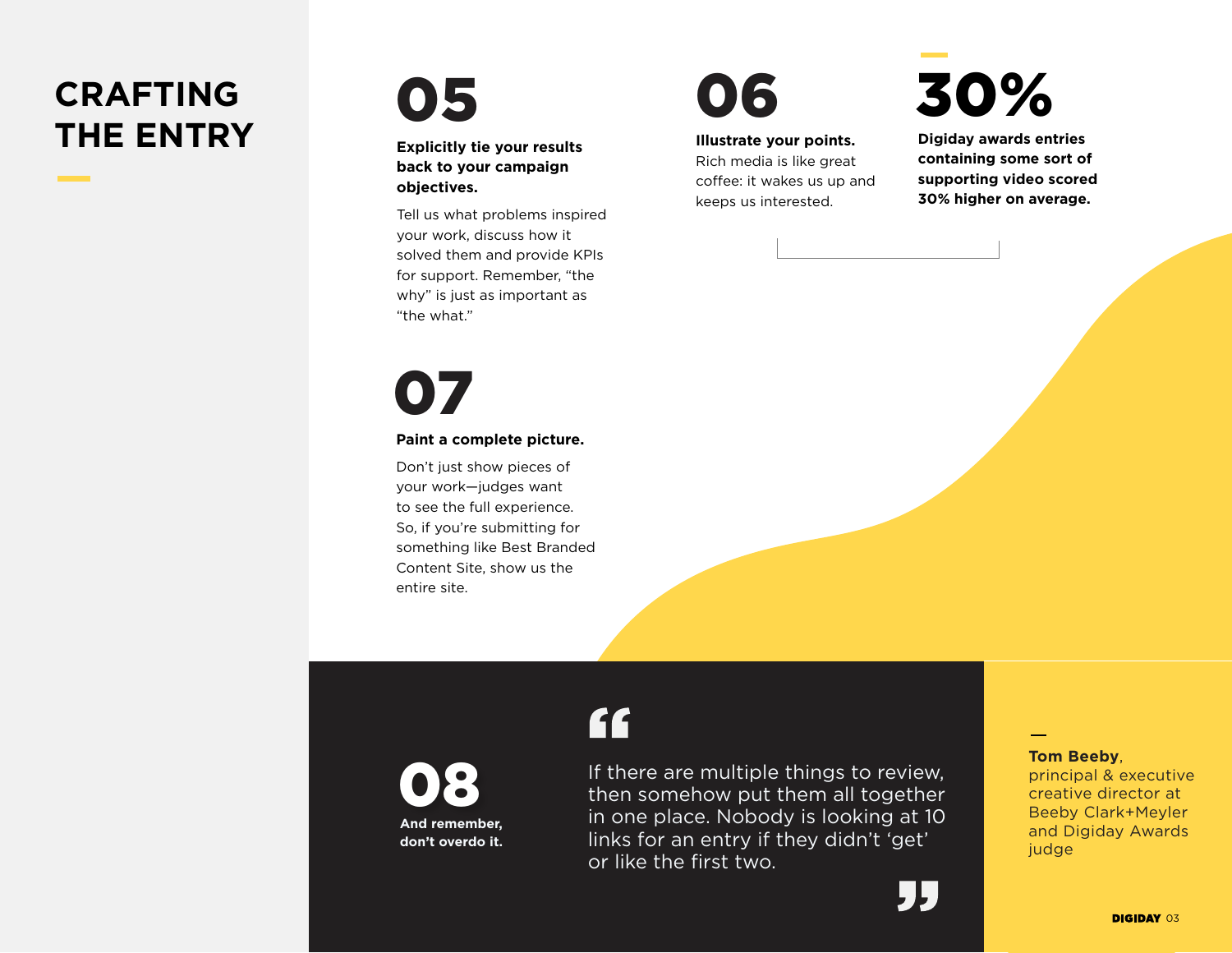## **REVIEWING REVIEWING 09 10 11**<br>YOUR ENTRY Close your entry



#### **Clone your entry.**

We've made it easy to enter multiple categories. In your application, simply check the box that says "I want to submit this entry to another category," and you'll be given an option to make a copy of it for another award. Quick, simple and smart for your chances

### **Plan for a few rounds of edits.**

It takes a village. A marketer's eye and a copywriter's wit might be exactly what you need to punch up your entry. Bonus points if you can get input from a few strategy experts and C-suite execs.

**Hold a team huddle.** Get your team excited

about your company's submission. Give them details on what categories you're entering and a heads up on when our Shortlist comes out. Let them know about the gala you'll attend as a finalist and explore what a Digiday award win will mean for your brand.

# 12

**Keep in mind that it's a marathon not a race.**

It's important to take the time to perfect your entry.

know 59% of entries come in on Fridays?

7.5%

On average, final deadline entries score 7.5% higher than regular deadline submissions, and 6.5% better than those entered at the early deadline. **TGIF:** Did you